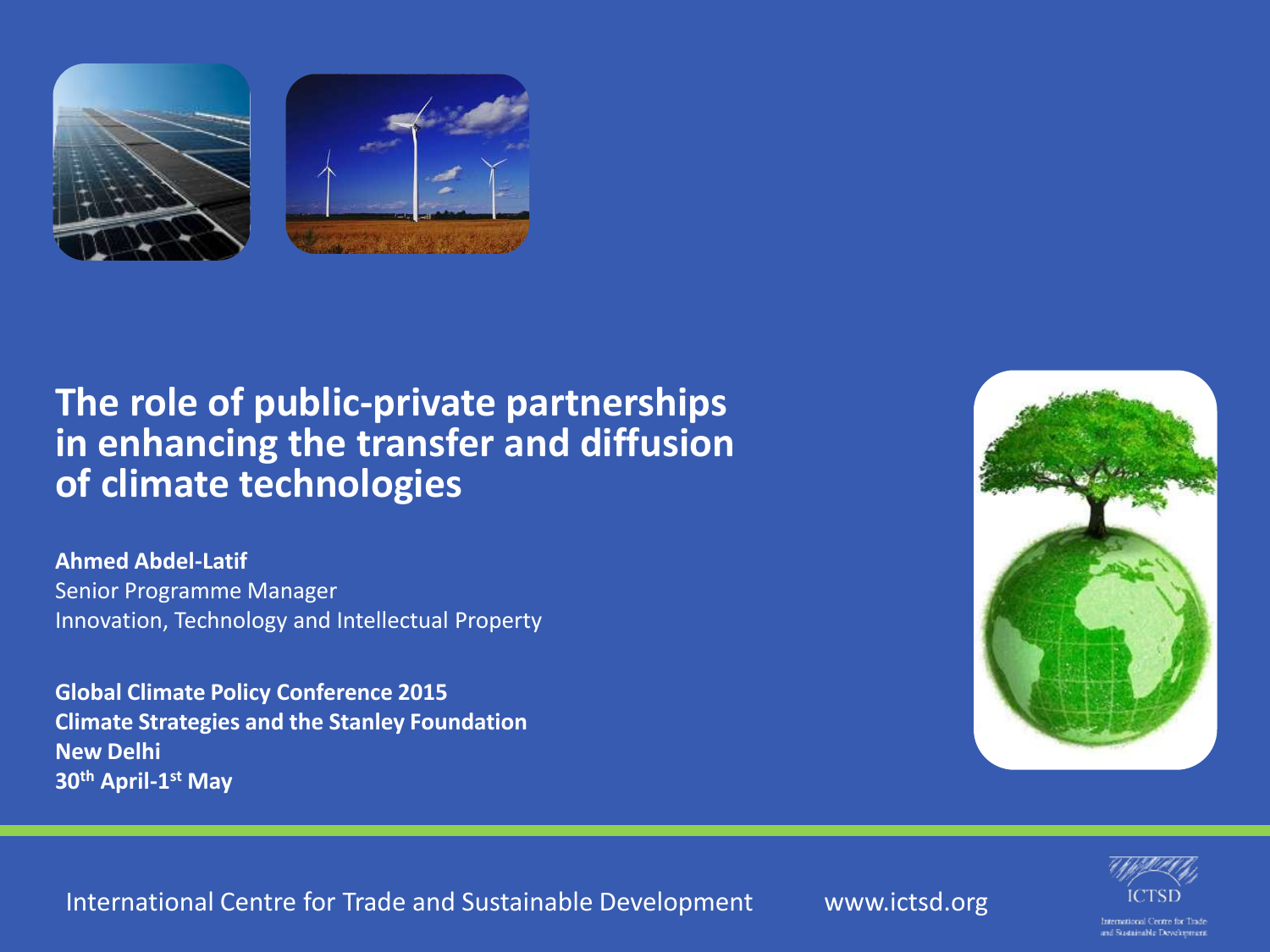

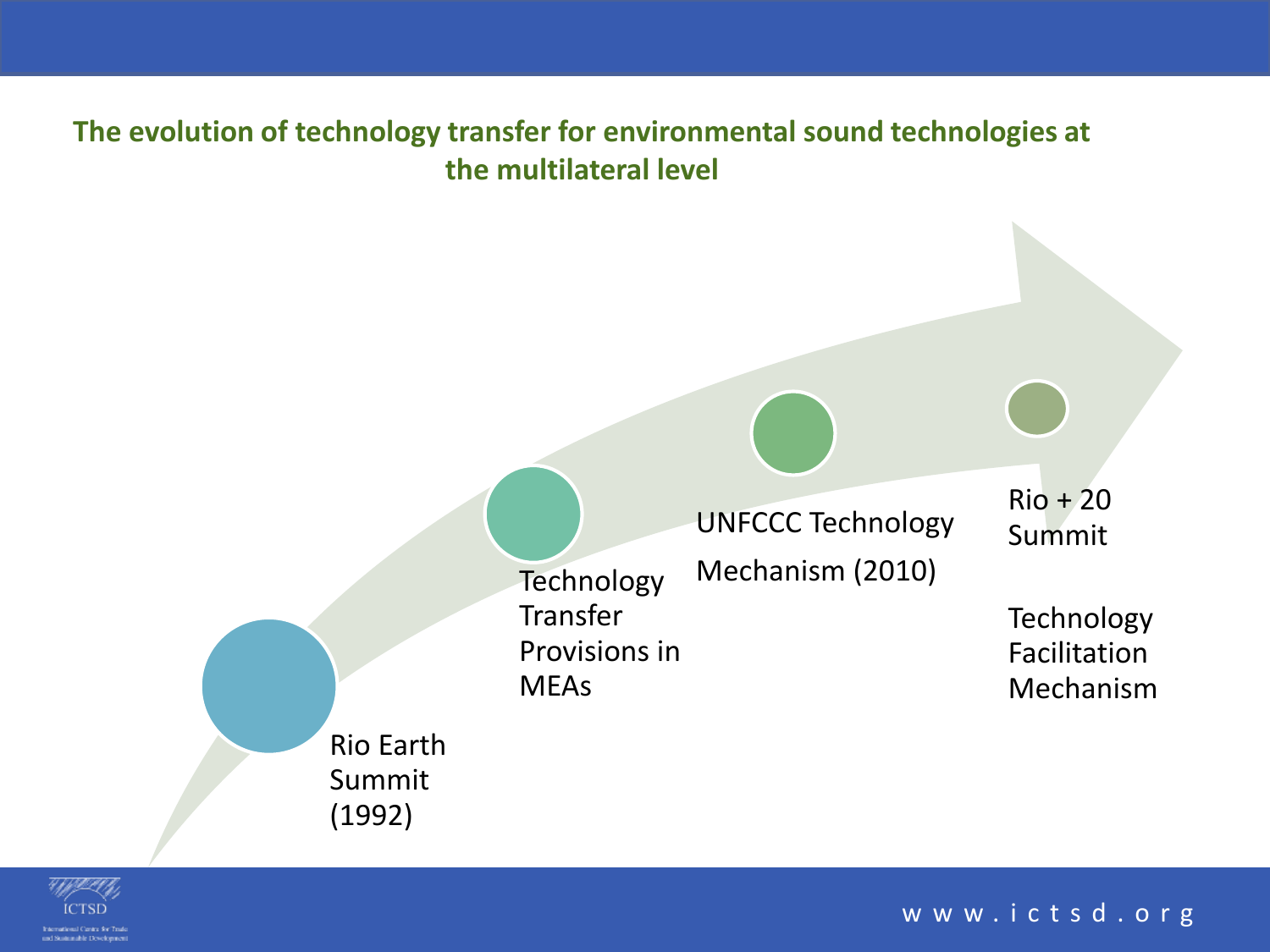## **UNFCCC Technology Mechanism**

# **Technology Mechanism**

**Technology Executive Committee (TEC)**

**Climate Technology Centre and Network (CTCN)**

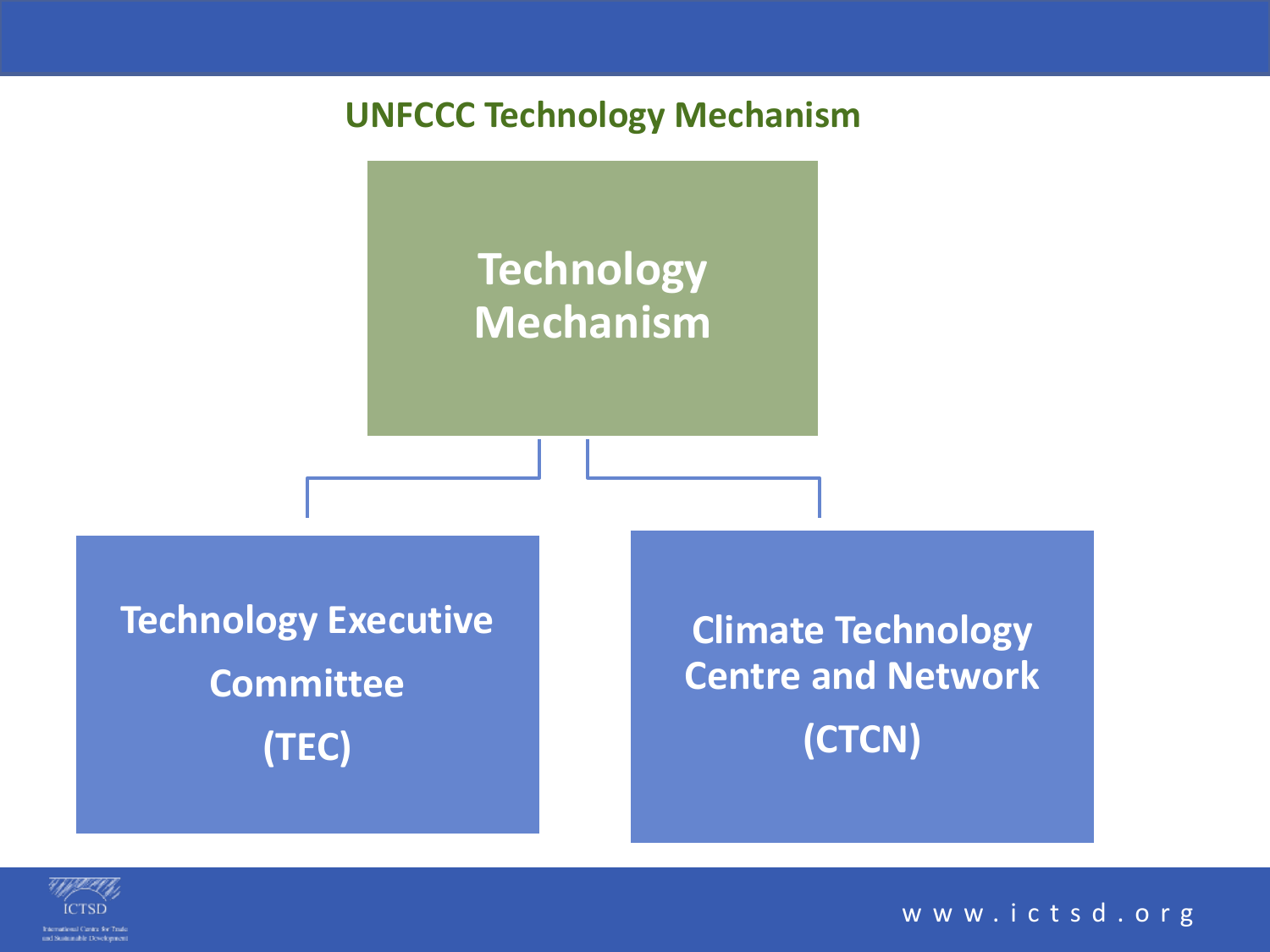#### **The Climate Technology Centre and Network (CTCN)**



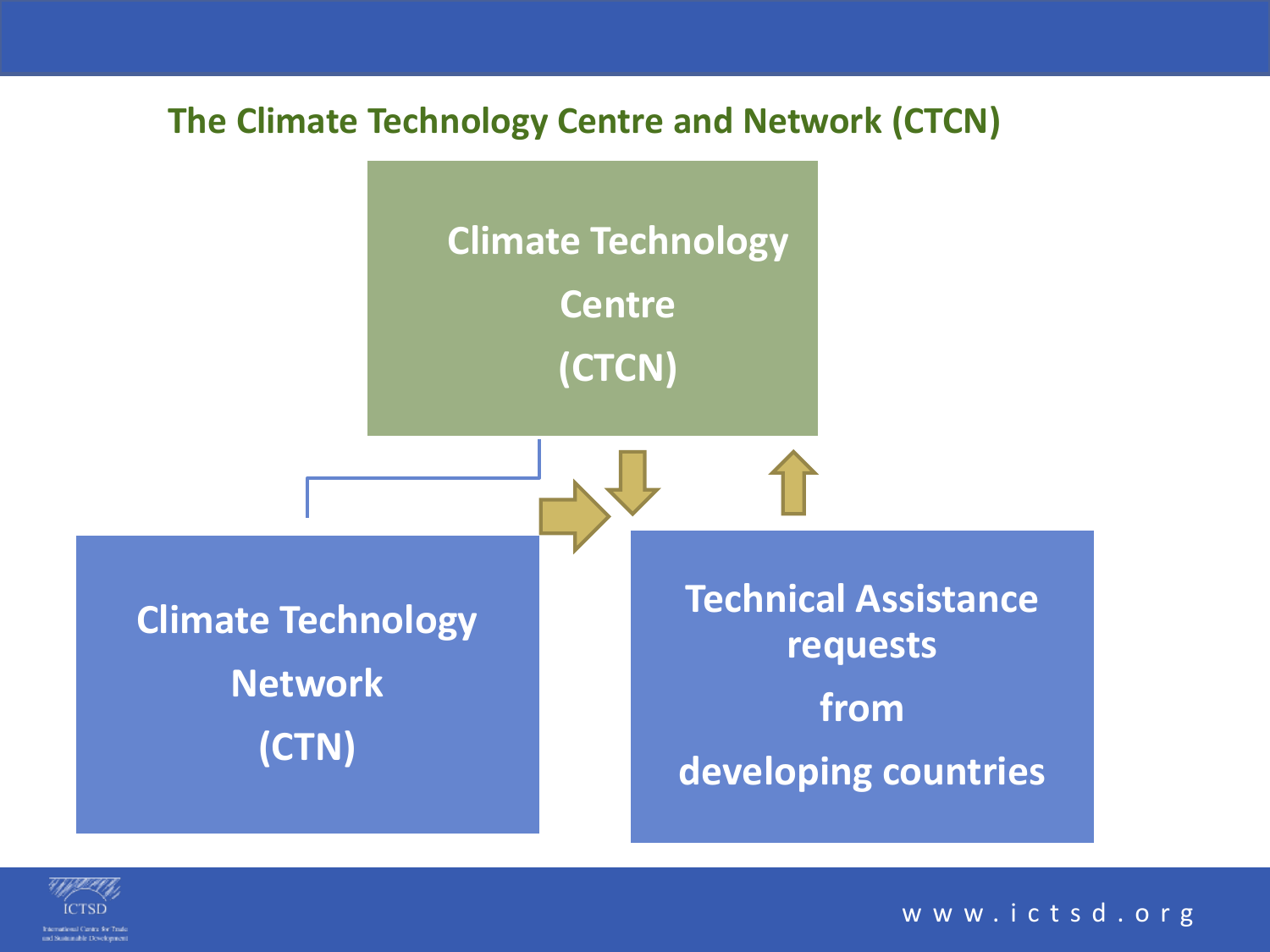# **PPPs in the mandate of the UNFCCC Technology Mechanism**

### TEC mandate

**Promote and facilitate collaboration on the development and transfer of technology for mitigation and adaptation between governments, the private sector, non-profit organizations and academic and research communities;**

#### CTCN mandate

- Stimulate and encourage, **through collaboration with the private sector, public institutions, academia and research institutions, the development and transfer of existing and emerging environmentally sound technologies**, as well as opportunities for North/South, South/South and triangular technology cooperation;
- Facilitate a **Network of national, regional, sectoral and international technology centres,** networks, organizations and initiatives with a view to:

(ii) Facilitating **international partnerships among public and private stakeholders to accelerate the innovation and diffusion of environmentally** sound technologies to developing country Parties

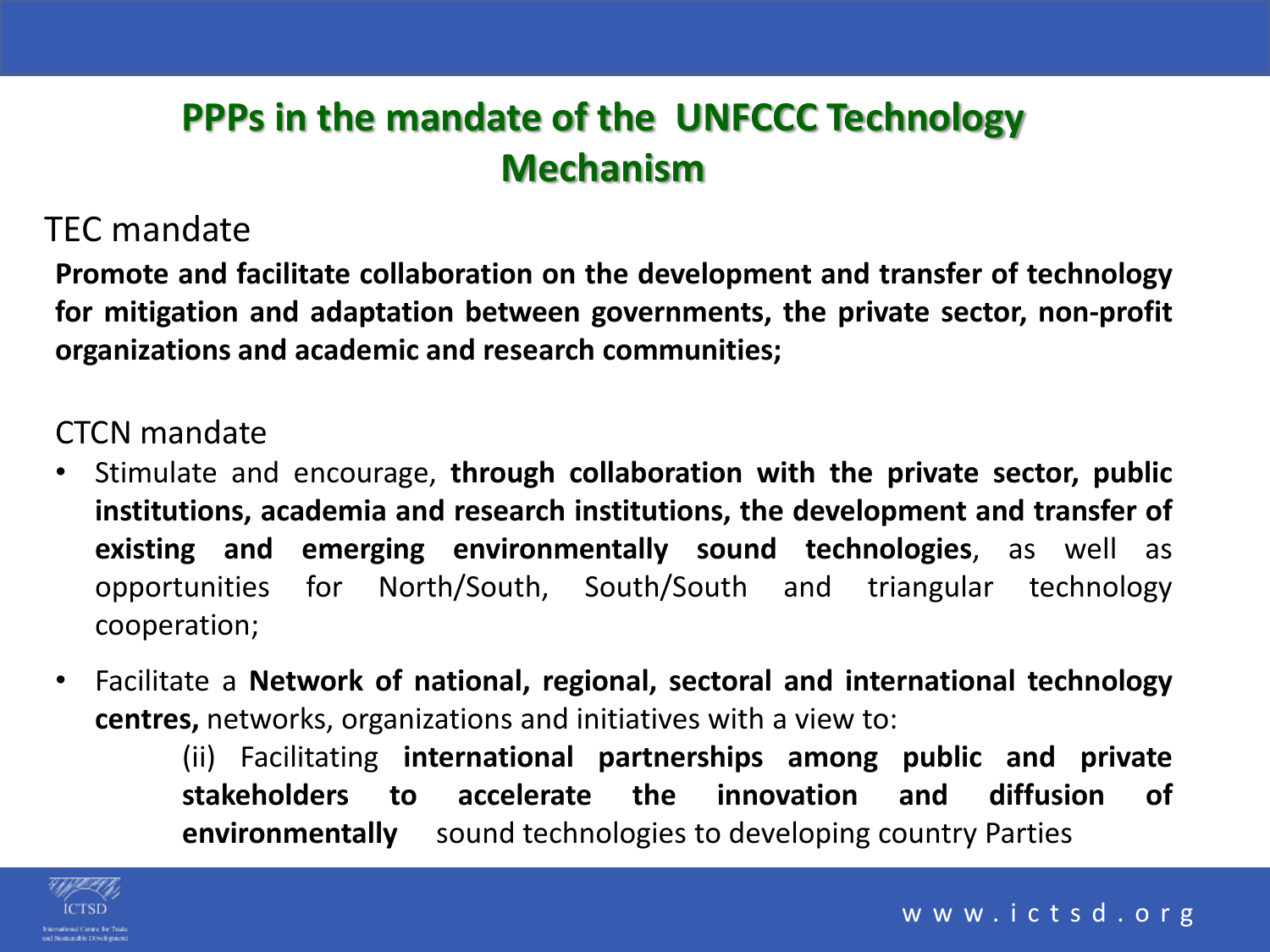#### **Diversity of partnerships : bilateral/multilateral**



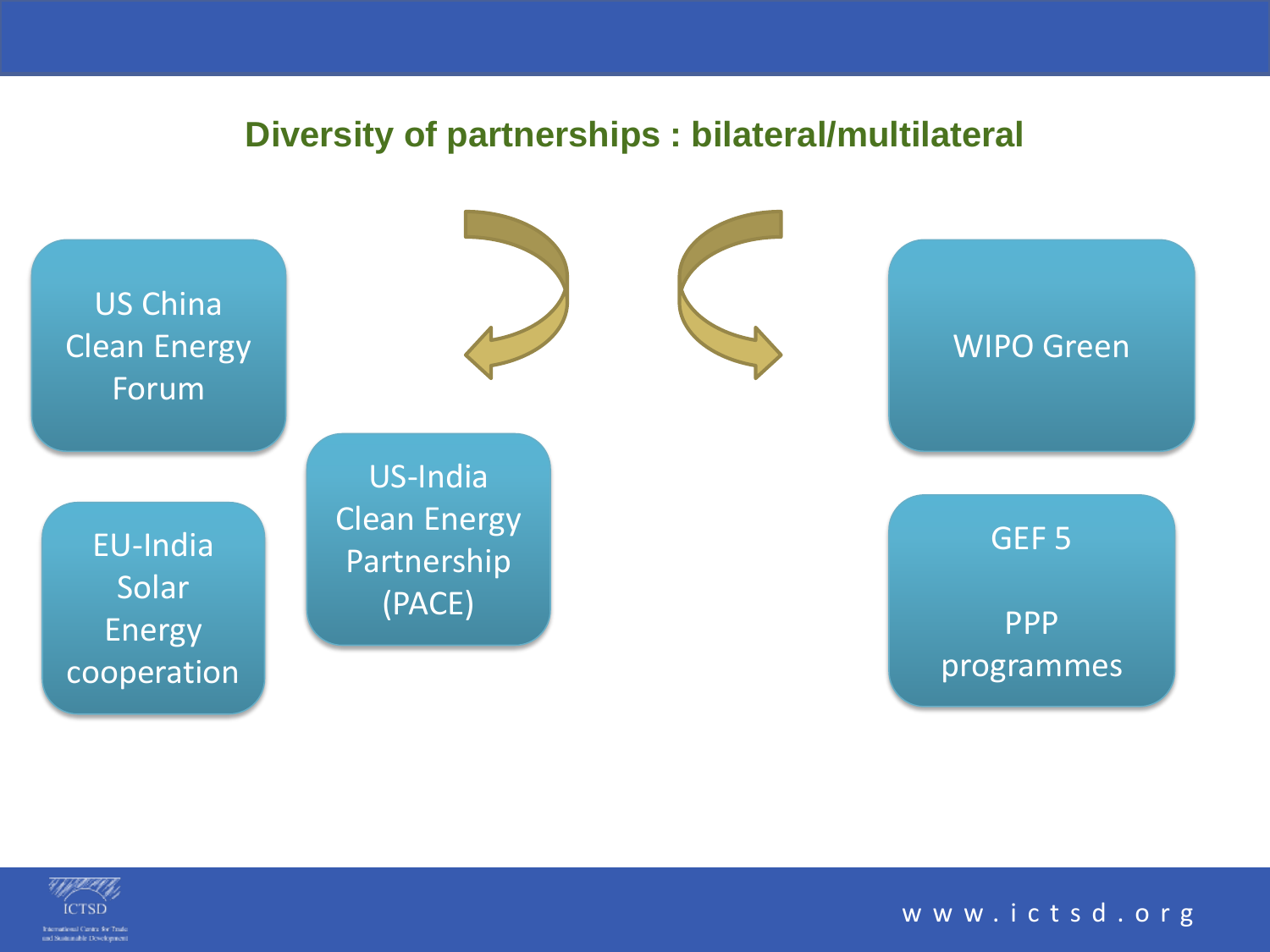# **Challenges facing PPPs: 1) Diversity of climate technologies**















www.ictsd.org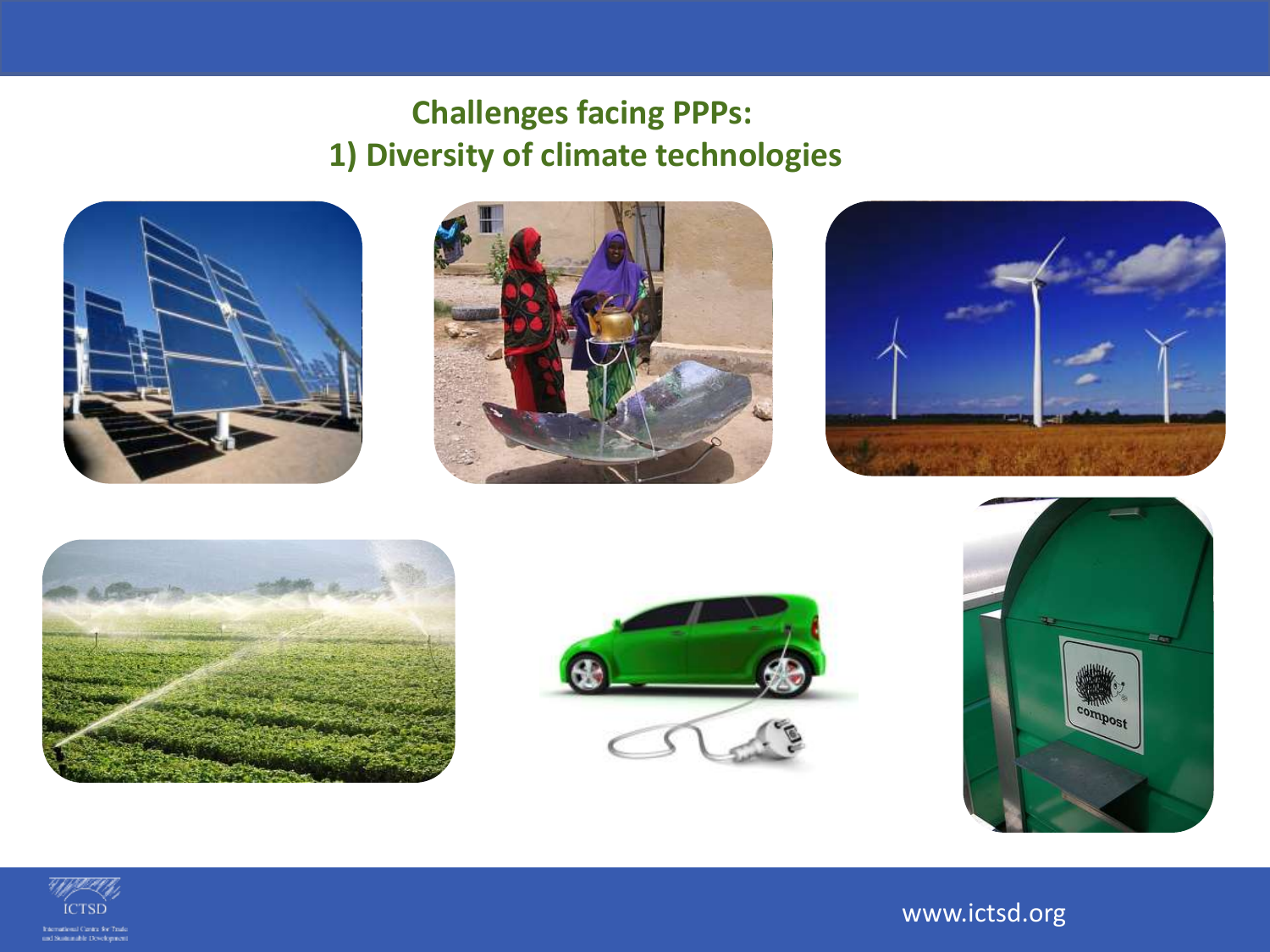# **Challenges facing PPPs: 2) Difference country needs and circumstances**





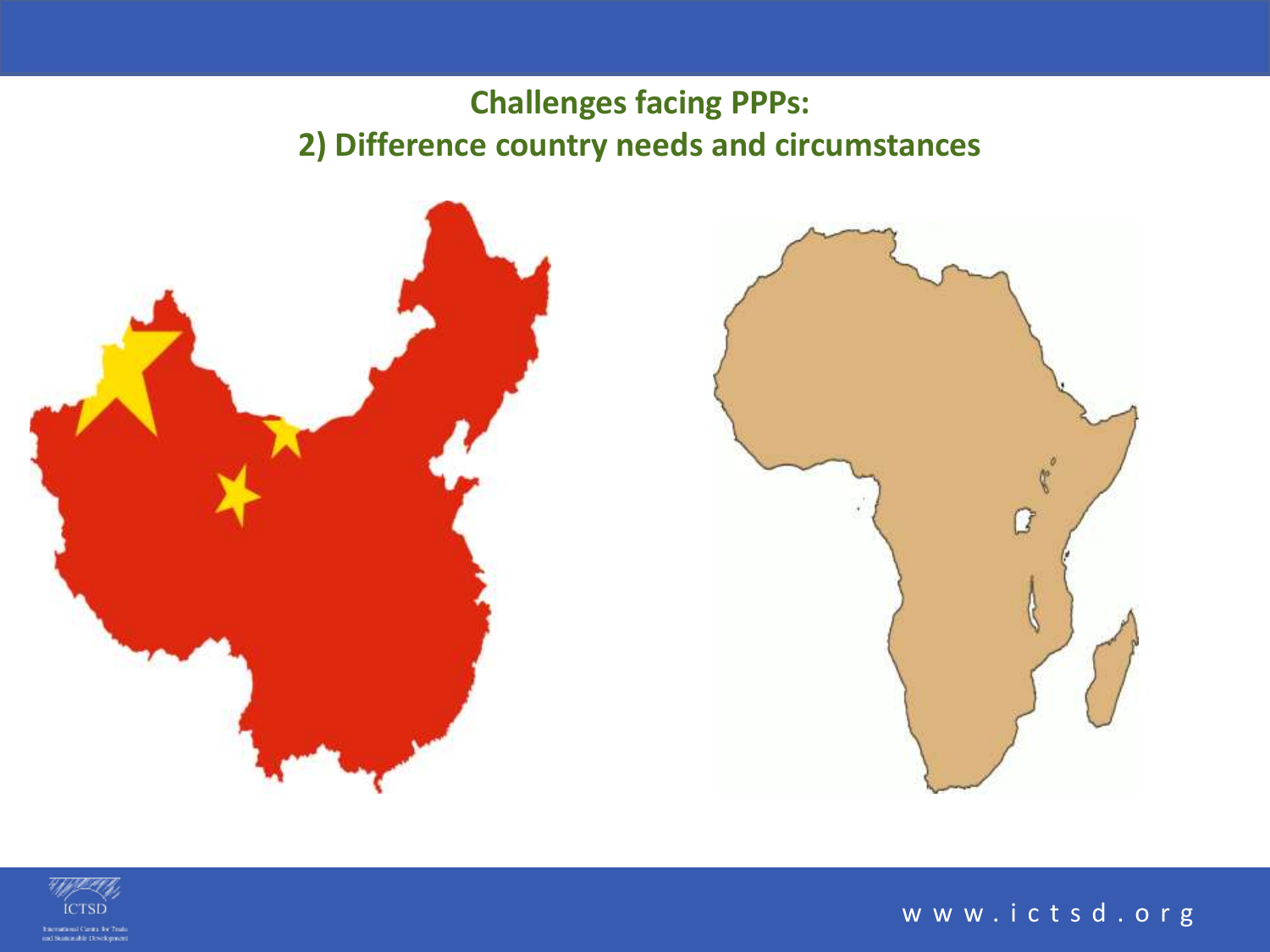**Challenges facing PPPs: 3) Governance arrangements** 





www.ictsd.org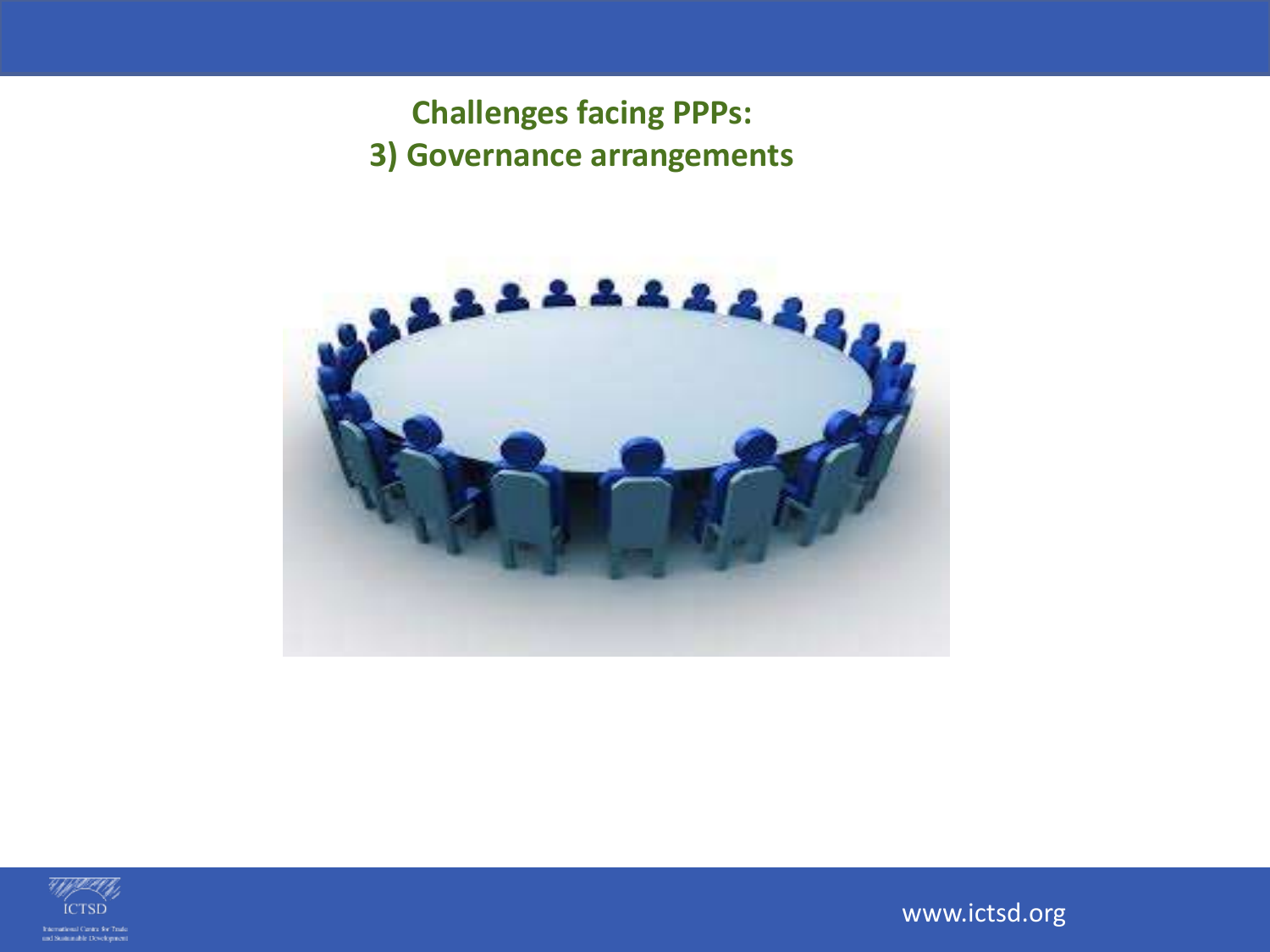**Challenges facing PPPs: 4) Interface with multilateral framework (UNFCCC, Paris Agreement) ?** 







www.ictsd.org